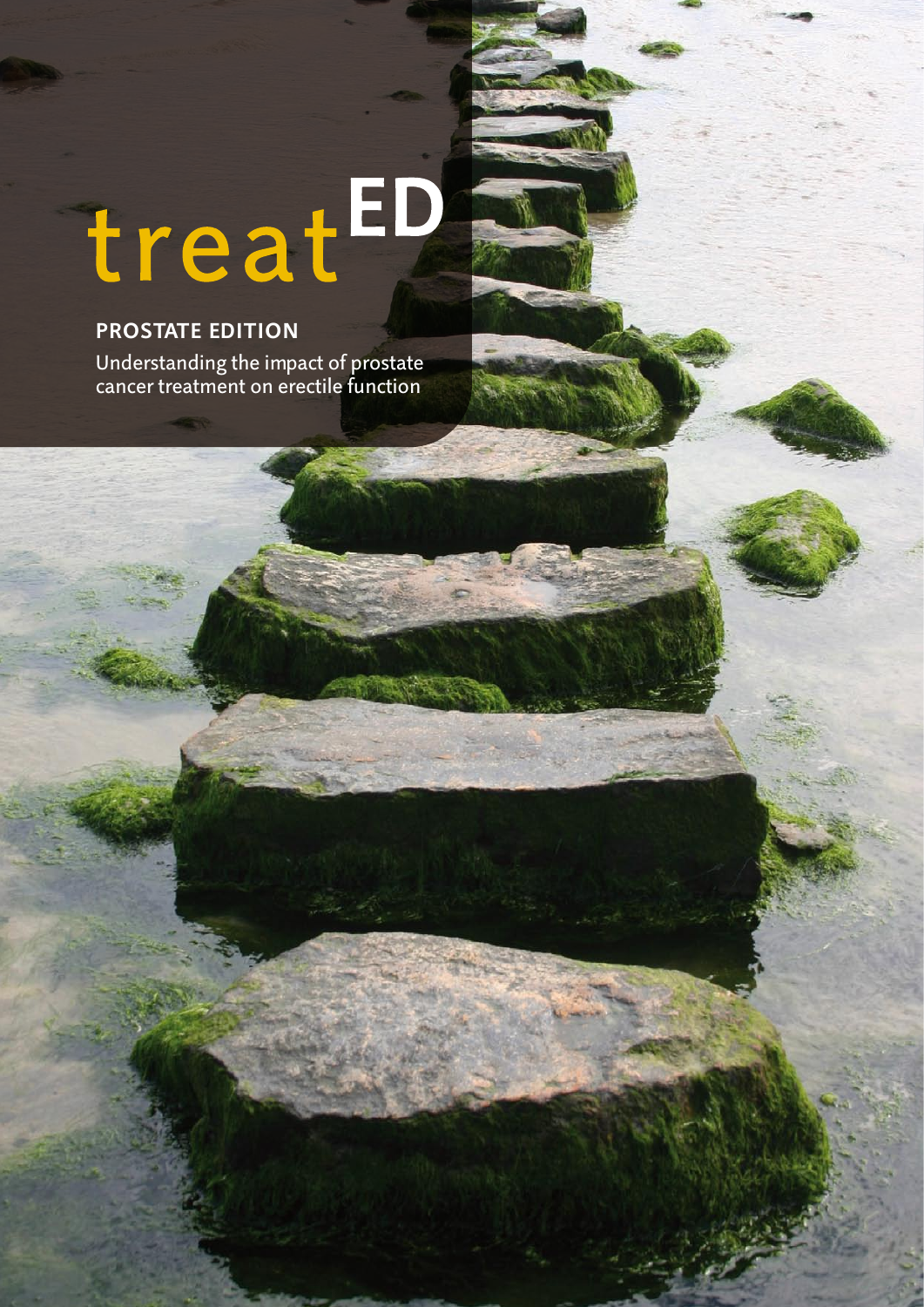# treat

# **Prostate edition**

Understanding the impact of prostate cancer treatment on erectile function

IMPORTANT: The content of this document has been developed by medical experts using available medical evidence and should be used as a guide only. Treatment advice specific to your situation should be sought from your doctor. A thorough medical assessment should be conducted before any treatment is commenced.

*The content of this resource has been reviewed and approved by the Prostate Cancer Foundation of Australia (www.prostate.org.au) and Impotence Australia (1800 800 614). These are independent, not-for-profit consumer organisations that support the development of this type of resource to achieve ongoing improvements in treatment and care for men and their partners.*

*Disclosure*

*Costs associated with the development of this resource have been funded by Eli Lilly Australia.* 

# **Contents**

- 3 Introduction
- 3 About ED
- 3 Treating prostate cancer
	- Surgery
	- Radiation therapy
	- Watchful waiting
	- Hormone therapy
- 3 Treating ED after prostate cancer treatment
	- Oral medications
	- Injections
	- Penile rings and vacuum pumps
	- Penile implants
- 10 Lifestyle factors
- 10 Relationship impacts
- 11 Where to now?

*Supported by:* 



Prostate Cancer Foundation of Australia

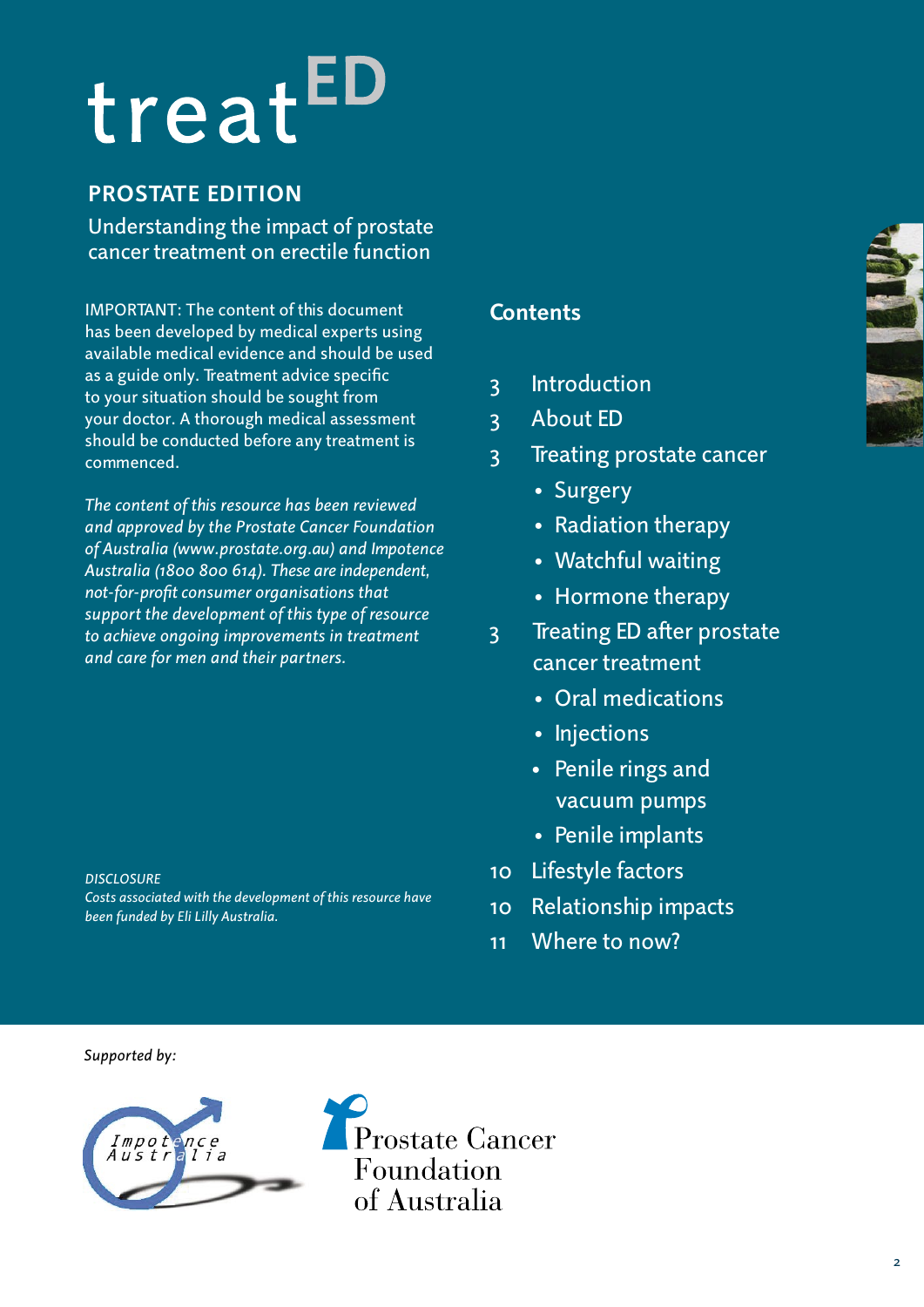# **Introduction**

Receiving a diagnosis of cancer is a shock to most people. Prostate cancer is no different. It is estimated that 18,700 new cases were diagnosed in 2006.<sup>1</sup>

There is a lot of information to take in and digest at the time of the cancer diagnosis. One of the main discussions you'll have with your doctor is about treatment options.

Another medical condition that should be considered by you and your partner when treatment options for prostate cancer are being discussed is erectile dysfunction (ED).

If you're thinking 'this is the least of my concerns right now', you're probably right, but in the future it may be one of your greatest concerns as unfortunately ED is a common consequence of treating prostate cancer.

This information booklet has been developed by a team of medical professionals who specialise in treating a range of men's health issues, including prostate cancer and resulting erectile dysfunction.

- **• Professor Doug Lording** is an endocrinologist/ andrologist at Cabrini Health, Victoria
- **Dr Peter Sutherland** is a urologist at South Terrace Urology, South Australia
- **Dr Tom Shannon** is a urologist at Hollywood Private Hospital, Western Australia
- **Dr Michael Lowy** is a sexual health physician at Sydney Men's Health, New South Wales
- **Dr Denis Cherry** is a sexual health physician at Hollywood Private Hospital, Western Australia

# **About ED**

Erectile dysfunction (ED) is a treatable medical condition and is probably more common than men realise. It is the medical term for erection problems and is defined as the inability to achieve or maintain an erection firm enough for sexual activity.

Approximately one-third of males aged 40 years report some degree of ED and this number continues to increase with age.<sup>2</sup>

There are many causes of ED, but it can also be associated with medical conditions (e.g., high blood pressure, diabetes or cardiovascular disease), psychological issues (e.g., anxiety, stress or depression) or lifestyle factors (e.g. excessive alcohol, smoking, physical inactivity and obesity).

# **About prostate cancer and ED**

ED is also an expected consequence of the treatment of prostate cancer. While advanced cancer will destroy erections, it is the cancer treatments for localised prostate cancer that cause most ED through damage to the nerves and the blood vessels required for strong erections. Early cancer does not cause ED.

Exactly how you may be affected depends on a variety of factors but erections after the cancer treatment are not going to be better than they were before.

A person's age is key. A young (up to 55 years), healthy man who was having regular sex before prostate cancer is more likely to recover and continue healthy, regular sexual activity after treatment than an older man who was only occasionally sexually active. Similarly, those who have weak erections before treatment (because of associated vascular disease) are likely to have weaker or no erections afterwards.

All forms of prostate cancer treatment affect the amount of ejaculate (semen) – it is either reduced or absent. Libido is usually maintained afterall forms of treatment (with the exception of hormone therapy), but libido may also be affected by the stress and anxiety associated with a cancer diagnosis.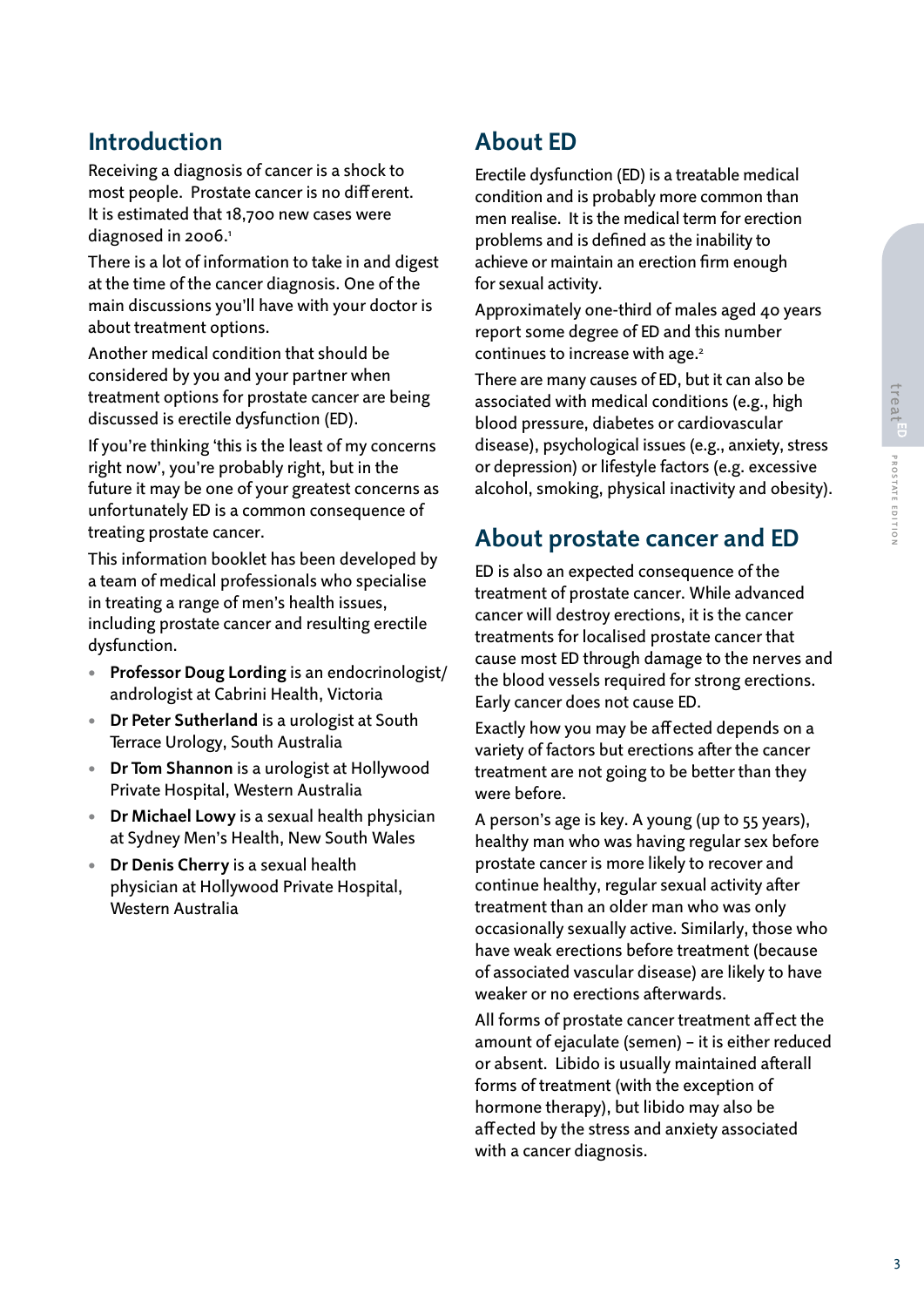

*Continued from previous page*

If you already have ED, then prostate cancer treatments may have a further impact on your ability to achieve or maintain an erection.

**There is, however, some good news**.

Erections can be improved and the best chance of doing so is with early intervention. If your doctors haven't discussed ED with you yet, ask them about it – the sooner, the better.

The best time to discuss the effects of prostate cancer treatments on your sexual relationships is *before* you commence cancer treatment.

*Additional general information on ED and approved ED treatments can be obtained by contacting:*

**Impotence Australia: 1800 800 614**

**Andrology Australia: 1300 303 878**

# **Treating prostate cancer**

If the prostate cancer has not spread beyond the prostate (localised prostate cancer) there are three main treatment options. Your doctor will discuss these with you and base a decision on your individual case, assessing the stage of the cancer, risks and benefits of each treatment and what potential side effects you will be able to manage.

Many of the options may be used in combination with other treatments to maximise success rates.

# **1. Surgery - radical prostatectomy**

This involves the removal of the whole of the prostate gland, including the part of the urethra that is located within the prostate gland, and the seminal vesicles (glands that produce the semen).

After the prostate is removed, the urethra is rejoined to the bladder and a catheter will be used to collect urine in a bag. You may need a catheter for 1 - 3 weeks after you leave hospital.3

The operation can be performed by open (traditional) or keyhole (laparoscopic) surgery. Depending on what surgery you have, a typical hospital stay is 3 - 7 days with a recovery period of up to six weeks before returning to work or resuming activities such as heavy lifting.4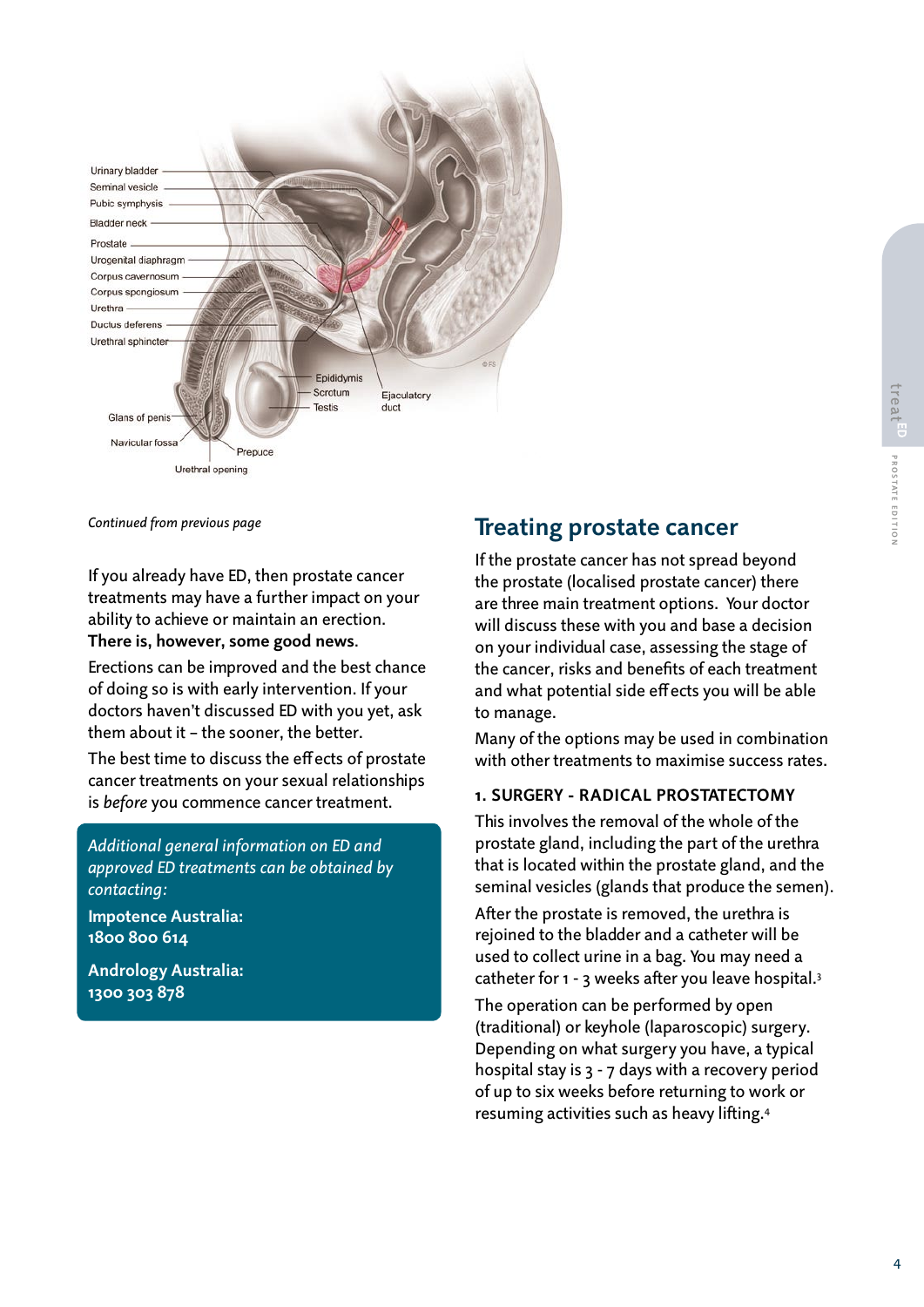# **Advantages**

This procedure is known as a 'curative' option because of its high success rates. Approximately 90 per cent of men with localised cancer live for at least 10 years after treatment and for 75 per cent of men, the cancer does not return during this time.<sup>3</sup>

# **Disadvantages**

After a radical prostatectomy, the penis changes and there are several potential risks including:

- Not experiencing ejaculation even though you can still experience orgasm. Some men report pain during orgasm that interferes with sexual intimacy.
- Scar tissue may develop and the penis may also appear shorter.
- Incontinence.
- A high risk of ED in 30 80 per cent of cases.5 If the cancer is small and the nerves controlling erections can be spared, ED rates are closer to 30 per cent, especially in younger men.

For men who've had prostate cancer surgery, it's important to allow enough time for nerve regeneration to occur before expecting to achieve an erection and, in the clinical experience of the authors, this can take up to two years.

# **Nerve-sparing surgery**

This surgical technique focusses on preserving the nerves that control erections and is now commonly used when radical prostatectomies are performed. It works best with younger men (aged below 65 years) who had good quality erections before the surgery.

The risk of ED may be reduced if the nerves are saved. If the surgeon is concerned that the cancer may have spread, she or he may have to work on a larger area - beyond the prostate – and this may involve surgery on the erection nerves, which increases the risk of ED.

Research shows that approximately 40-65 per cent of men who were sexually active before nerve-sparing surgery retained potency adequate for sexual intercourse.6

### **2. Radiation therapy**

Radiotherapy uses x-ray energy to kill cancer cells. As it does not have a sudden, stressful impact on the body like surgery does, it is often offered to older people and those not strong enough to undergo surgery. Radiation is also useful when the cancer has spread just outside the prostate, but is still contained within the pelvic region.

This treatment can be delivered externally through external beam radiotherapy (EBRT) or internally through brachytherapy. It may also be used in combination with surgery - particularly when there is evidence that the cancer has spread into the urethra and bladder - and hormone therapy.

ED is not immediate with radiation therapy. Typically, it occurs six months after treatment.

# External beam radiotherapy (EBRT)

This involves small doses of radiation being given over a period of up to eight weeks, e.g. a few minutes of treatment on five days per week over a period of 7 - 8 weeks.5 Each treatment only takes a few minutes.

### **Advantages**

It is estimated that about 60 - 65 per cent of men will remain cancer free after 10 years following treatment.4 EBRT is non-invasive and is generally well tolerated by patients. It has a lower risk of incontinence than surgery.

### **Disadvantages**

- Radiation to bladder and rectum.
- Erectile dysfunction may happen in 40 80 per cent of cases.7 This is a large range and depends on the age of the patient and the patient's sexual condition before treatment.
- Hormonal treatment is often used with radiotherapy, which will increase the rate of ED.

### **BRACHYTHERAPY**

Brachytherapy involves the radiation source being placed directly within a tumour so the radiation can be delivered straight to the cancer cells. This procedure takes several hours and is done under general anaesthetic, usually requiring an overnight stay in hospital.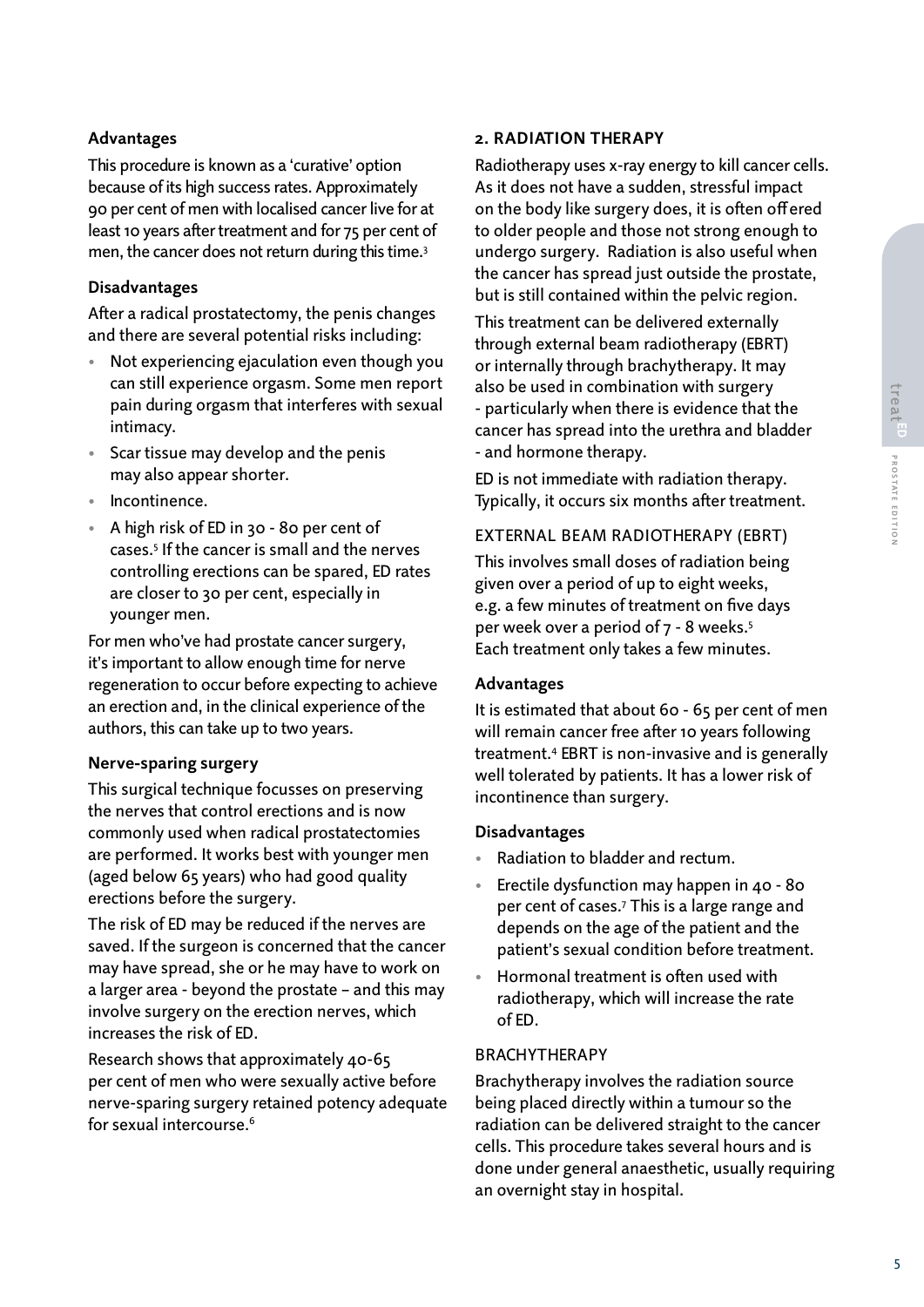Brachytherapy can be given at either a low-dose rate, by inserting permanent radioactive seeds into the prostate gland to emit radiation for 6 - 12 months, or a high-dose rate, through temporary needle implants. Brachytherapy is sometimes delivered prior to or following EBRT.

# **Advantages**

- Lowest chance of causing erection problems immediately after treatment compared with other treatment options. Brachytherapyinduced ED occurs in 50 per cent of patients at three years<sup>8</sup>
- Targeted radiotherapy so lower risk of radiation to bladder and rectum.
- Ten-year outcomes are similar to surgery for men with low-risk prostate cancer.

### **Disadvantages**

There is a slow but increasing rate of erection difficulties following brachytherapy with up to 50 per cent of men noticing erection problems at three years post treatment.<sup>8</sup>

# **3. Watchful waiting**

In some cases, a decision is taken not to treat prostate cancer and instead keep a close watch on it. This active surveillance includes repeating Prostate Specific Antigen (PSA) tests and blood tests, and conducting regular biopsies to make sure the cancer has not grown.

Some of the reasons for watchful waiting include:

- The age of the person. It is a more common option in men over 70 years who have the potential for a good quality of life for the next 10 years without treatment
- Type of cancer (small and growing slowly)
- Other medical conditions (e.g. heart problems or stroke)

### **4. Hormone therapy**

For cancer that has spread beyond the prostate region or has recurred following initial treatment by surgery or radiotherapy, hormone therapy is the major treatment option. It is also sometimes used in combination with radiotherapy for the initial treatment of prostate cancer.

Hormone therapy will not cure prostate cancer but it can help with symptoms such as pain caused by the cancer spreading.

It works by slowing the production of testosterone, which is needed for the growth of normal and most cancerous prostate cells.

Hormone therapy is given either by injection or tablets. The injectable drugs last from 1 - 6 months per injection. They act on the brain to reduce the stimulus it sends to the testicles, which make the testosterone. Doctors often start with a tablet then move to an injection 2 - 4 weeks later and before phasing out tablets after a few more weeks.

Often, hormone therapy is given for several months before radiotherapy to make the prostate smaller, thereby reducing the area that needs radiation and increasing the effectiveness of the treatment. It may also be given in cycles, i.e. commenced and stopped repeatedly (known as intermittent hormonal therapy).

### **Advantages**

• About 30 per cent of prostate cancers treated this way will shrink while 30 per cent may not grow any further.9

### **Disadvantages**

- Loss of libido.
- Tiredness.
- Osteoporosis.
- Accelerated insulin insensitivity and diabetes.
- Poor or absent erections.
- About 1 in 5 men experience continued growth of the prostate cancer within a year of starting treatment, despite hormone therapy.

The other hormone treatment option is to surgically remove the testicles (called orchidectomy) as they are responsible for 95 per cent of a man's testosterone production.

*For further information on prostate cancer treatment options contact:* 

Prostate Cancer Foundation of Australia: **www.prostate.org.au**

Cancer Council: **www.cancercouncil.com.au**

Andrology Australia: **1300 303 878**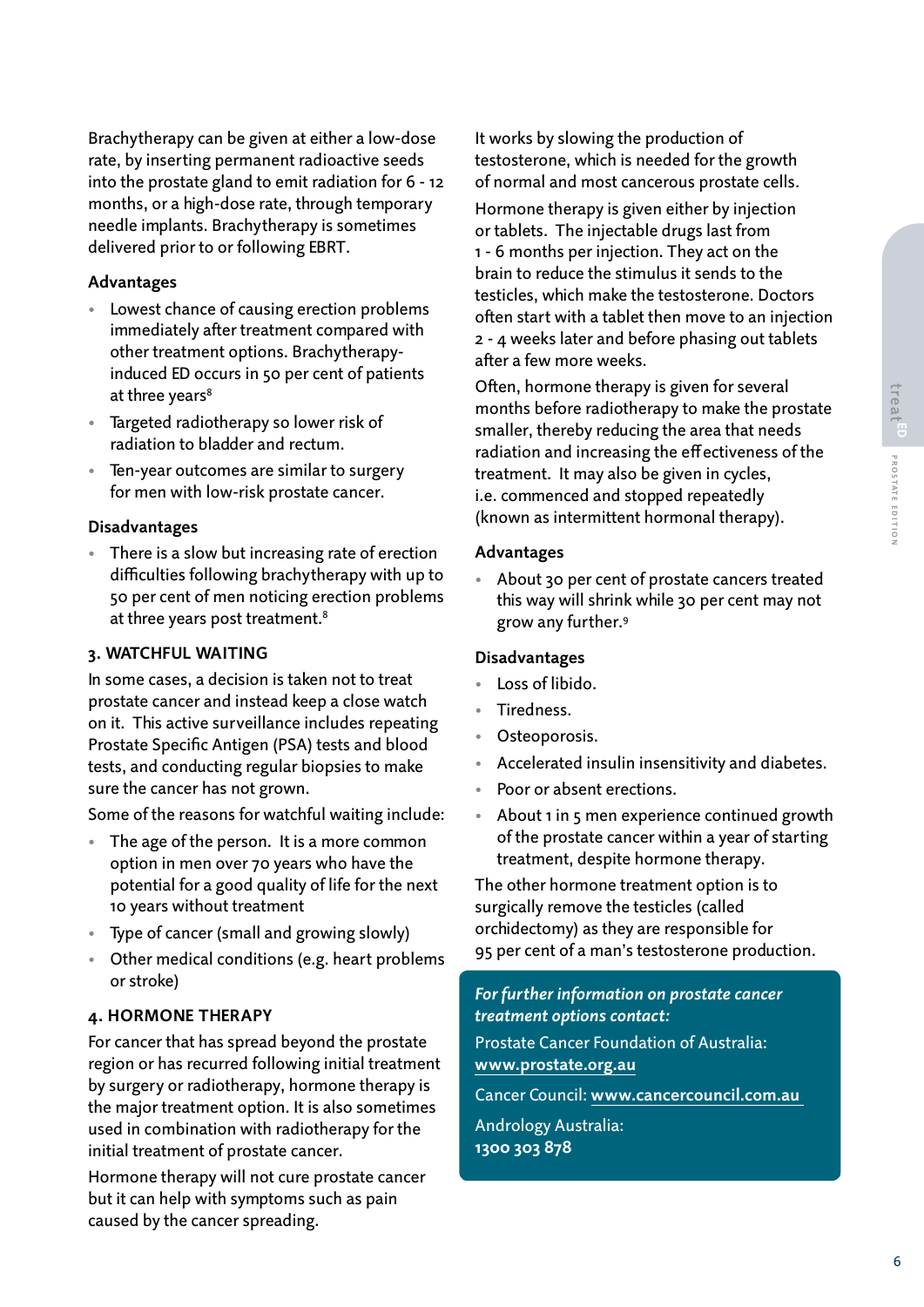# **Treating ED after prostate cancer treatment**

After being told you have prostate cancer, it's no surprise that other things – including sex - become a low priority for you. However, even though sex is not high on your agenda right now, it may nonetheless become important to you again in the future, so it's still critical for you and your partner to discuss this with your doctor now. It is generally agreed that the earlier you

commence treatment for ED following your cancer treatment, the better your chances of a good outcome.

While all prostate cancer treatments carry some risk of ED, the good news is that safe, effective and proven treatments for ED are available. A doctor is the best person to help you with this.

Several factors affect the ability to regain erectile function after prostate cancer treatment - prior quality of the erections, age of the person, how the cancer was treated (e.g., if surgery, then the quality as well as the quantity of nerves preserved) and whether the cancer has spread.

Your doctor will usually discuss the range of treatment options available. These are the same as for any other man who has ED from other causes. You can, however, expect some differences in the results.

How soon you want to resume sex will also affect treatment choices. If you want good erectile function for sex in the near future, while tablets may be tried, injection treatment will probably be necessary.

There is a lot of evidence now to suggest that the early encouragement of erections after cancer treatment, with approved ED treatments, appears to be beneficial to a strong recovery of sexual functioning.

More research is now showing the benefit of early intervention, especially with injections to maintain the health of erectile tissue, aid nerve recovery and to allow for sex.<sup>10, 11, 12</sup>

# **Involving a medical professional is essential for several reasons.**

ED is a common medical condition and consequently there are a number of treatment options available. Some of these can interfere with a range of other therapies and medical conditions. Your doctor will take this into account to ensure that whatever is being prescribed for ED does not interfere with anything else.

Being diagnosed with prostate cancer makes it even more important to be cautious about what treatments you take. Anything that may act like testosterone or affect testosterone levels may cause problems as testosterone is required for both normal and cancer cells to grow.

If you're curious about any treatment, the safest approach is to ask your doctor all about it. She or he will be able to tell you what treatments have been approved by the Australian Government's medicines agency - the Therapeutic Goods Administration (TGA) - which means these treatments have met a number of strict guidelines for safety, effectiveness and tolerability.

# **1. Oral treatments (tablets)**

Your doctor will often start you on tablets. There are three tablets approved for use in Australia – Cialis®, Levitra® and Viagra® – and they are known as PDE5 inhibitors. They can be used on their own or in combination with other treatment options. Generally, PDE5 inhibitors and injections should not be used at the same time; the exception tends to be in men with severe cases of ED.

### **How do they work?**

Oral medications allow greater blood flow to the penis, allowing an erection to be achieved with sexual stimulation. Contrary to what many people think, men won't have a permanent erection while the medication is in their system – sexual stimulation is required.

The tablets can begin to work as early as 20 - 30 minutes after taking them. It is, however, advisable to allow 60 minutes before attempting intercourse, the first time you use them.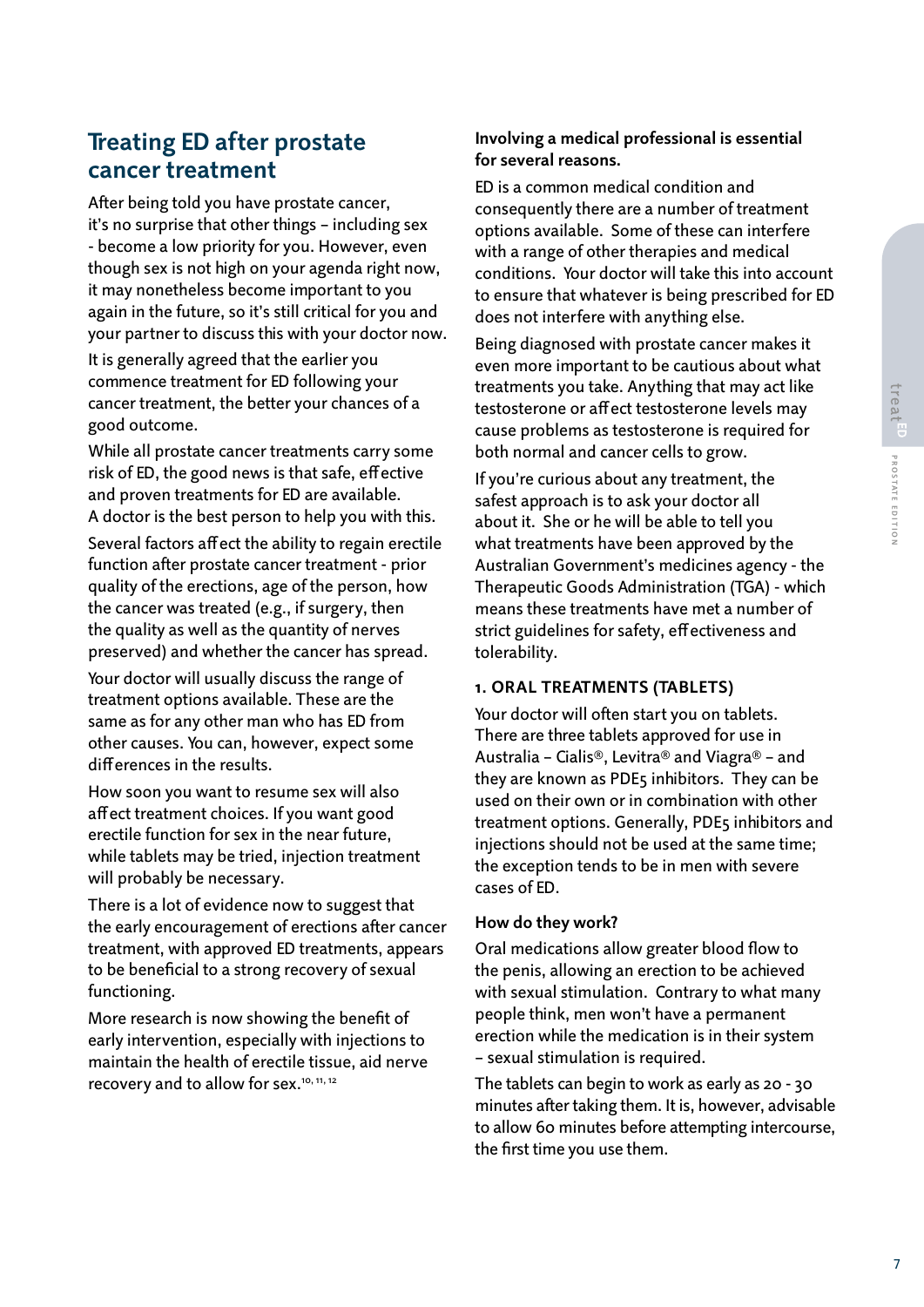If you're finding the tablets aren't working after only one or two doses, that's quite common. You're likely to have more success if you keep trying. Doctors don't really consider these medications to have 'not worked' until you've tried at least six to eight times at the right dose. There are differences between the tablets. Clinical studies show that typically, Levitra and Viagra work for between four to six hours, while Cialis can work for up to 36 hours. These are the time-frames during which an erection can be achieved with sexual stimulation while taking these medications.

# **Exclusions**

Oral treatments should not be used by men also taking medicines known as 'nitrates', which are used for the treatment of angina (chest pain) or other heart conditions. A sudden and serious drop in blood pressure can occur if you take both medications at the same time.

# **Availability and cost**

The cost of ED medications can vary slightly. For a prescription of four tablets, the cost is generally between \$65 and \$80.

In most cases, the Government does not reimburse ED medications. Some private health insurance funds may cover some of the cost of prescription medications so check with your insurer. Men with Repatriation Health Cards may also be reimbursed.

# **Side effects**

The most common side effects are headaches, facial flushing, blocked nose, indigestion and muscular pain.

# **Considerations for men with prostate cancer**

For men who have been treated with brachytherapy, and are experiencing mild to moderate ED, oral medications are an option. These tablets are not as successful where there has been major nerve damage, such as following prostate surgery. They may need to be combined with external devices, such as rubber constriction rings, if a man can get an erection but has difficulty maintaining it.

Couples who want to have sex sooner rather than later may be advised to try injections first. This will also maximise potential for future sexual recovery. For couples not wanting to use injections, they will typically be started on PDE5 inhibitors to maximise their potential for sex in the future, even if they are not successful at restoring full erections now.

# **2. Injections**

Penile injections are generally considered the most effective form of therapy to achieve erections after treatment for prostate cancer.

# **How do they work?**

A drug is injected each time an erection is needed. An erection is usually achieved in up to 10 minutes and lasts for 30 - 60 minutes. Direct sexual stimulation is not required, as this drug works by a chemical response that directly opens up the blood vessels in the penis.

Most men can learn how to inject themselves correctly provided their eyesight and dexterity are reasonable. Patience is also required as it may take between 5 and 10 attempts to master the technique.

It is recommended to start injections at a lower dose and then work your way up, to minimise the chance of a prolonged erection (priapism), which can cause permanent damage.

Most doctors recommend a maximum of three injections per week.

# **Side effects**

- Pain in the penis either from the injection itself or the medication it contains.
- A prolonged erection. Any erection lasting more than four hours with this type of medication requires urgent medical intervention.
- Thickening can occur at the site of the injection, which can then scar and distort the shape of the penis.

Making a follow-up appointment with a doctor to have the penis checked to make sure everything is in order and that the injection is being delivered correctly will help to minimise the risk of these side effects.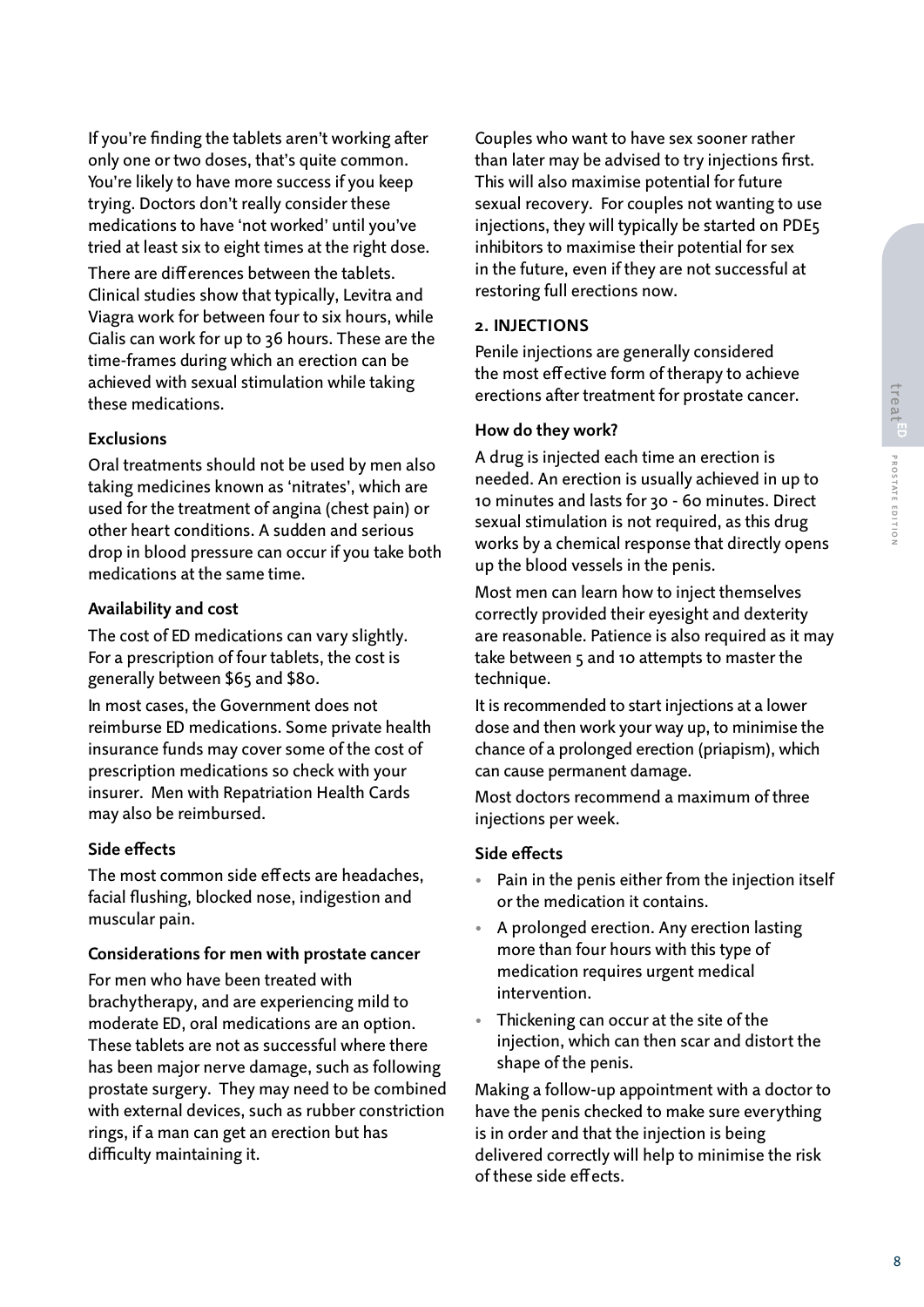# **Availability and cost**

The most widely used injection is Caverject Impulse® (alprostadil). It is available in a powder form that can be stored or transported at room temperature. It needs to be mixed into a solution just before use.

A pack of two injections costs \$30 - 40. Injections are not available on the PBS (Pharmaceutical Benefits Scheme). Some private health insurance funds may cover some of the cost and men with Repatriation Health Cards may also be reimbursed.

# **Considerations for men with prostate cancer**

There is no prescribed time as to when you should start injections. Doctors advise that injections should start when you are ready for sex. Typically, men are not interested in sex in the few weeks immediately following their prostate cancer treatment.

### **3. Penile rings and vacuum pumps**

To ensure these devices are being used properly, it's best to have them properly explained and appropriately fitted. A doctor can tell you where to purchase the devices and advise you on using them properly.

# **Penile rings are best suited to men who can get erections but can't sustain them.**

The rings are made of rubber and are placed around the base of the penis to make it rigid enough for sex. Recommended use is limited to 30 minutes and the ring must be removed after this time or a man risks permanent damage to his penis. It's important not to go to sleep with the ring still on.

# **A vacuum pump is for men who can't get or sustain erections.**

The vacuum pump is made up of a clear plastic cylinder and a pump that may be hand or battery operated. The vacuum pump is placed over the penis and, as air is taken out of the cylinder, blood is drawn into the penis, making it enlarge. A ring is then placed around the base of the penis to maintain the erection.

It may take up to two weeks for a man to be comfortable with using a vacuum pump.

The cost is between \$500 and \$800.

# **4. Surgical options – penile implants**

It is typical to start with the least invasive option when treating ED and therefore penile implants are a consideration if less invasive options (e.g. tablets, injections) have not been successful.

A device can be placed within the penis to create a mechanical erection. During the operation, the normal spongy penile structure is removed to allow the device to be placed. This procedure is normally not performed until two years after radical prostatectomy as it is possible for a natural recovery to occur prior to this.

Penile implants are a good option for younger men who do not have any return of erections after two years and who wish to be sexually active on a regular basis.

Men who cannot tolerate injections are also good candidates to consider implant surgery. The erections achieved are similar to natural erections.

Most of the cost of a penile implant is covered by private health funds with ancillary benefits packages. For those without private health insurance, the cost of the penile implant may be \$4,000 to \$10,000, however you would need to speak with your surgeon about the total cost of this surgery.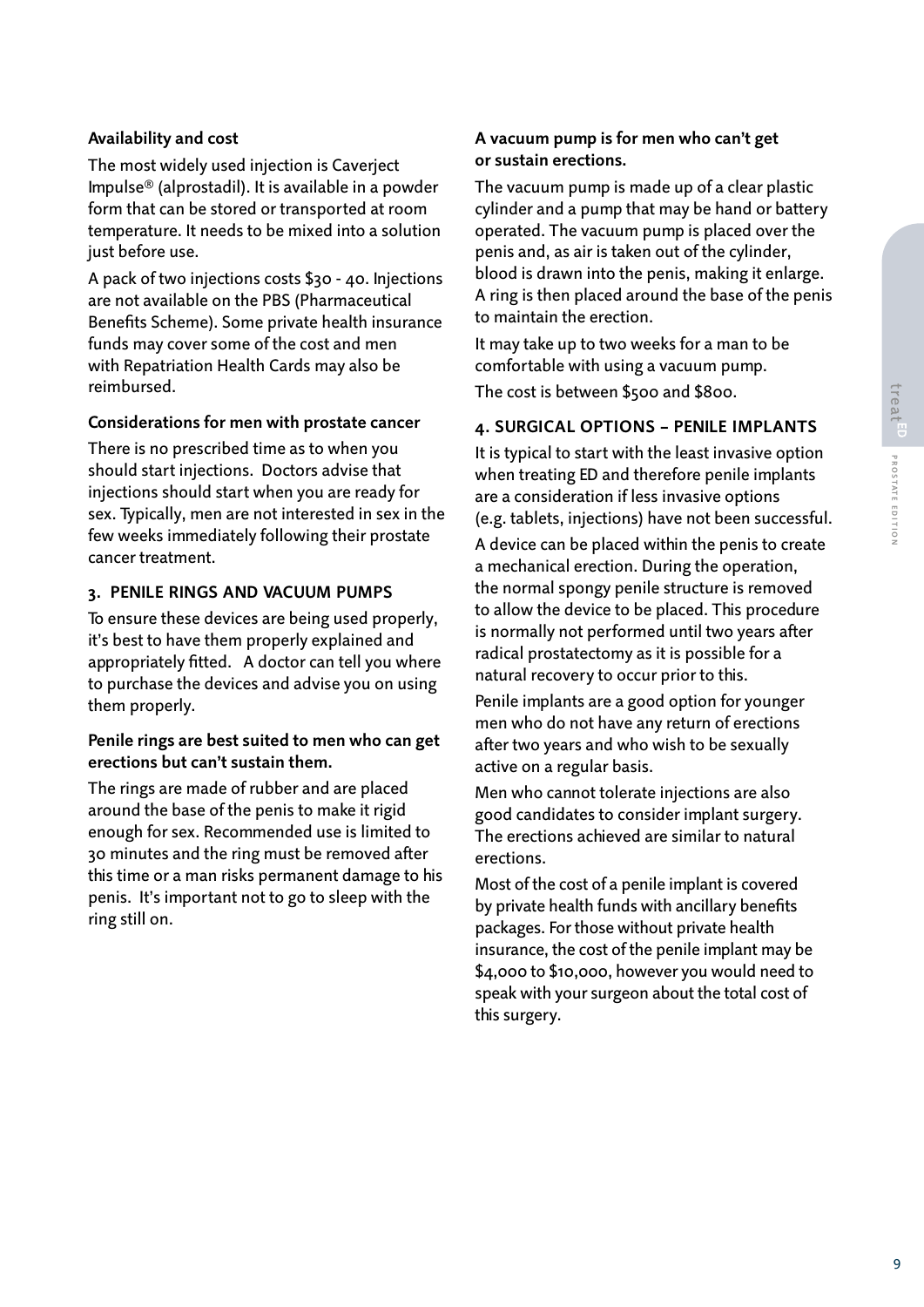# **Lifestyle factors**

Lifestyle changes can be a valuable addition to any ED treatment the doctor prescribes and there are certainly benefits beyond sex. Remember to speak with your doctor before making any lifestyle changes.

Some changes you may want to consider are:

- Regular exercise the benefits of regular exercise are well documented and may even boost levels of the male hormone, testosterone. This in turn may help achieve more regular erections.
- A balanced diet a healthy diet may help to lower cholesterol levels. This in turn reduces the chance of cholesterol blocking your arteries, which reduces the blood flow needed to achieve an erection.
- Responsible drinking heavy drinking reduces the ability to have an erection, but it's not that 'one time' that is the issue; it's longterm, excessive drinking that causes serious problems - nerve damage, liver damage and hormone imbalances. These are all good reasons to take it easy on the alcohol if you want to improve your erections.
- Reduced stress and fatigue being diagnosed with prostate cancer and adjusting to the changes it brings can understandably preoccupy your mind. This, combined with just being physically and emotionally worn out, can make it difficult to 'get in the mood'. Talking with your partner might help to reduce stress. Psychologists or counsellors can help put things in perspective or for more serious conditions, such as anxiety and depression, you should see a doctor.
- Not smoking if you needed yet another reason to stop smoking, here it is - studies indicate that sexual function is affected by smoking.<sup>13</sup> This is still relevant to men who have ED as a result of prostate cancer treatments because tobacco has a harmful affect on circulation and good circulation is needed for good erections.

# **Relationship impacts**

A diagnosis of prostate cancer can take a huge emotional toll on a man and his partner. ED can add to this pressure on a relationship, at a time when it is very important to have the support of your partner.

While it's understandable that a man experiencing ED may have feelings of embarrassment, frustration or anger, that can even result in depression, anxiety or simply withdrawing, the issue can also be distressing for partners.

A 'good' relationship means different things to different people, but most people want respect and open communication. It's impossible to find a solution if you don't know there's a problem.

Not everyone wants a sexual relationship, but rather than trying to guess or assume, have an open and honest discussion about what your partner wants.

This may seem unnecessary in long-term relationships as people tend to assume they know all there is to know about their partner but this is not always the case.

When you're ready to start having sex again, and if you would like help, talk to your GP or specialist. Other people you can talk to about your relationship include psychologists, sex therapists and relationship counsellors, who can provide an objective viewpoint. Your partner can be a valuable support if you're feeling a little nervous about doing all the talking, so take them along.

*For further information on relationship counselling, visit Relationships Australia:*  **www.relationships.com.au** 

*and*  **www.relationshiphelponline.com.au**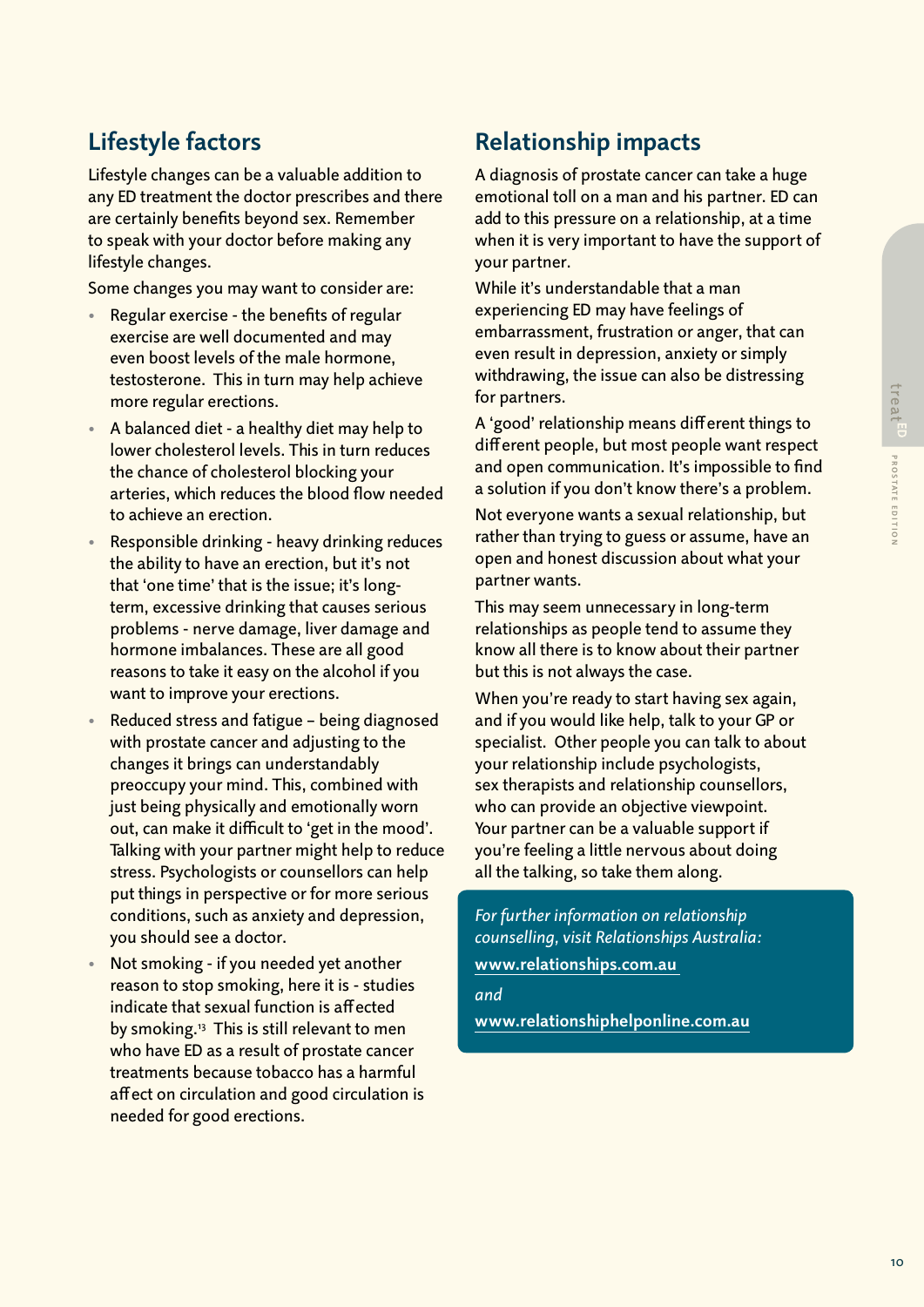# **Where to now?**

Prostate cancer and ED have far more than just a physical impact on you and your family, especially your partner.

The psychological and emotional impact of a cancer diagnosis can initially be overwhelming, leaving you with little room to think about much else.

This resource has been produced to help get you started thinking about ED in the context of your prostate cancer treatment.

Unfortunately all current prostate cancer treatments carry the risk of ED. You can still treat ED resulting from prostate cancer with the same approved treatments available to all men with ED, however, your success rates are likely to be different.

If you do want to resume a sex life after prostate cancer treatment, talk about it early with your treating doctors to maximise your chance of having the sex life you want.

Communication is key - both with your doctors and your partner.

Doctors are the experts in prostate cancer treatments and their effect on erections, so the first step is to start the ED conversation with your doctor if she or he hasn't already started it with you. Doctors have assisted hundreds of men facing similar challenges

to yours, so don't be afraid to ask them questions.

Involve your partner in discussions about ED as well as cancer treatments – they are an important support for you and should be included and informed. It should also make things easier for both of you in the future as there won't be any surprises if you understand what's in store.

The effect of a positive outlook should never be underestimated and there are good reasons for this - success rates in treating prostate cancer continue to improve and there are also safe and effective treatment options for ED.

# **References**

- 1. AIHW (Australian Institute of Health and Welfare) and AACR (Australasian Association of Cancer Registries) 2007. Cancer in Australia: An overview, 2006. Cancer series no. 37. Cat. No. CAN 32
- 2. Grover SA, et al. Arch Intern Med 2006 Jan 23; 166(2): pp. 213-219
- 3. The Cancer Council NSW website accessed July 2007
- 4. National Health and Medical Research Council Clinical Practice Guidelines: Evidence–based information and recommendations for the management of localised prostate cancer
- 5. The Australian Prostate Cancer Collaboration website accessed July 2007
- 6. Catalona W.J., Basler JW Return of erections and urinary continence following nerve sparing radical retropubic prostatectomy. J Urol 150 (3): 905-7, 1993 [PUBMED Abstract]
- 7. Andrology Australia/Australian Prostate Cancer Collaboration: 'Localised prostate cancer: A guide for men and their families'
- 8. Merrick, G et al. Int. J. Radiation Oncology Biol. Phys., Vol. 62, No. 2, 437-447; Erectile Function after Prostate Brachytherapy 2005
- 9. Andrology Australia website accessed July 2007
- 10. Montorsi, F. et al. European Urology 45 (2004) 123-133; Current and future strategies for preventing and managing erectile dysfunction following radical prostatectomy 2003
- 11. Montorsi, F. et al. Current Opinion in Urology Vol 11(6) November 2001 pg 611-617. Counselling the patient with prostate cancer about treatment-related erectile dysfunction 2001
- 12. Stefaniak, H. et at. Urology and Reproductive Surgery, Journal of the American College of Surgeons Sept 2005 Vol 201(3) Suppl. 1 Pg S94 Tadalafil therapy beginning postoperative day one preserves erectile function after radical prostatectomy – preliminary results
- 13. Lowy, M.P. 'Erectile dysfunction in the Australian community', MJA 1999; 171: 342-343